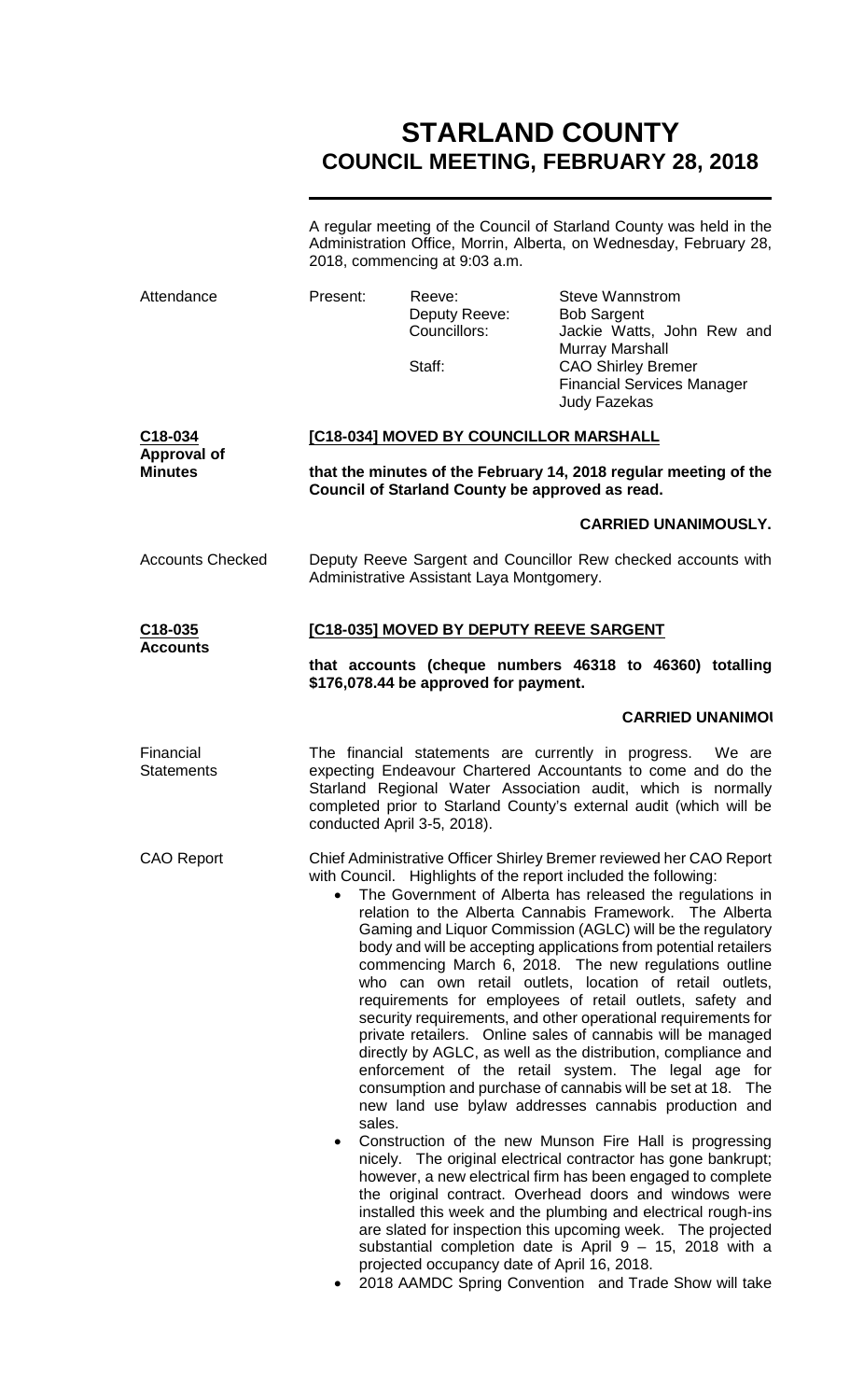place March 19-21, 2018 at the Shaw Conference Centre in Edmonton, AB.

- The transfer documents for the new Craigmyle Fire Hall are now complete and Starland County is officially the new owner of the two buildings. Arrangements will be made for some minor repairs to the buildings such as wiring, new eave troughs, and patching on exterior walls. The large building will house the new fire truck and has a meeting room. The second building will house a grader, truck and other equipment as required. Signage will be made for this facility shortly. The title to the old fire hall has also been transferred to the new owners.
- There are currently two employees on medical leave and we wish them both a speedy recovery.
- CAO Bremer, PW Supervisor Pratt and Assistant PW Supervisor Black met with engineers from Stantec Consulting regarding road and bridge files. File BF71779, for which the tender was awarded to Unsurpassable, was reviewed. Unsurpassable has requested to move the construction date up to March and April of this year; however, our engineers have advised against this due to potential road bans, frost in the ground, and possible school bus detours. A decision was made to continue with the original construction plan for July and August 2018. A review of the bridge files was also undertaken and an action plan for addressing the substantial list will be developed by PW Supervisor Pratt and Stantec engineers.
- Stantec will be providing an estimate of the cost savings if the County returned to 3:1 slopes instead of 4:1 slopes. Stantec is strongly recommending that we remain with the 4:1 slopes as per AB Transportation standards.
- A road meeting needs to be scheduled to review the 10-year road plan, bridge replacement and repair files, gravel program, etc.
- Sharon White has been organizing and coordinating the changes required under the National Safety Codes. Training has been scheduled for our staff and volunteer fire fighters on March 9, 2018 and consists of four courses: hours of service (timesheets), trip inspections, cargo securement, and weight and dimensions. Sharon and Gary have also been implementing a maintenance and safety program which is due by March 7, 2018.

2018 AAMDC Council was provided with a draft convention schedule for the 2018 AAMDC Spring Convention and Trade show to be held March 19-21, 2018 in Edmonton, AB. Hotel rooms have been reserved at the Westin Hotel and confirmation numbers will be provided to attendees at the next Council meeting. There will be a Mayor/Reeves Liaison Meeting at 3:00 p.m. on the Monday for which agenda items are to be submitted in advance. There will also be a Genesis meeting at 4:00 p.m. for which the County can submit a proxy.

PW Report **At 10:00 a.m., Al Pratt, Public Works Supervisor, attended the** meeting and reviewed his Public Works Report with Council. Highlights of his report included the following:

- The PW crew has continued with ploughing and sanding with tandems and one-ton; ploughing and winging with spare graders; snow removal in hamlets; tree cutting and bucking into firewood; brushing; installing temporary signage; scrap metal run to Brooks; hauled unit #601 to Calgary; garbage run; and sump clean-out in County Shop.
- Buck continues with the regular maintenance of the County's light duty fleet and CVIPs of the light duty vehicles.
- Gary, Kevin and Thomas have been doing regular maintenance of the County's heavy-duty equipment and

Spring Convention and Trade Show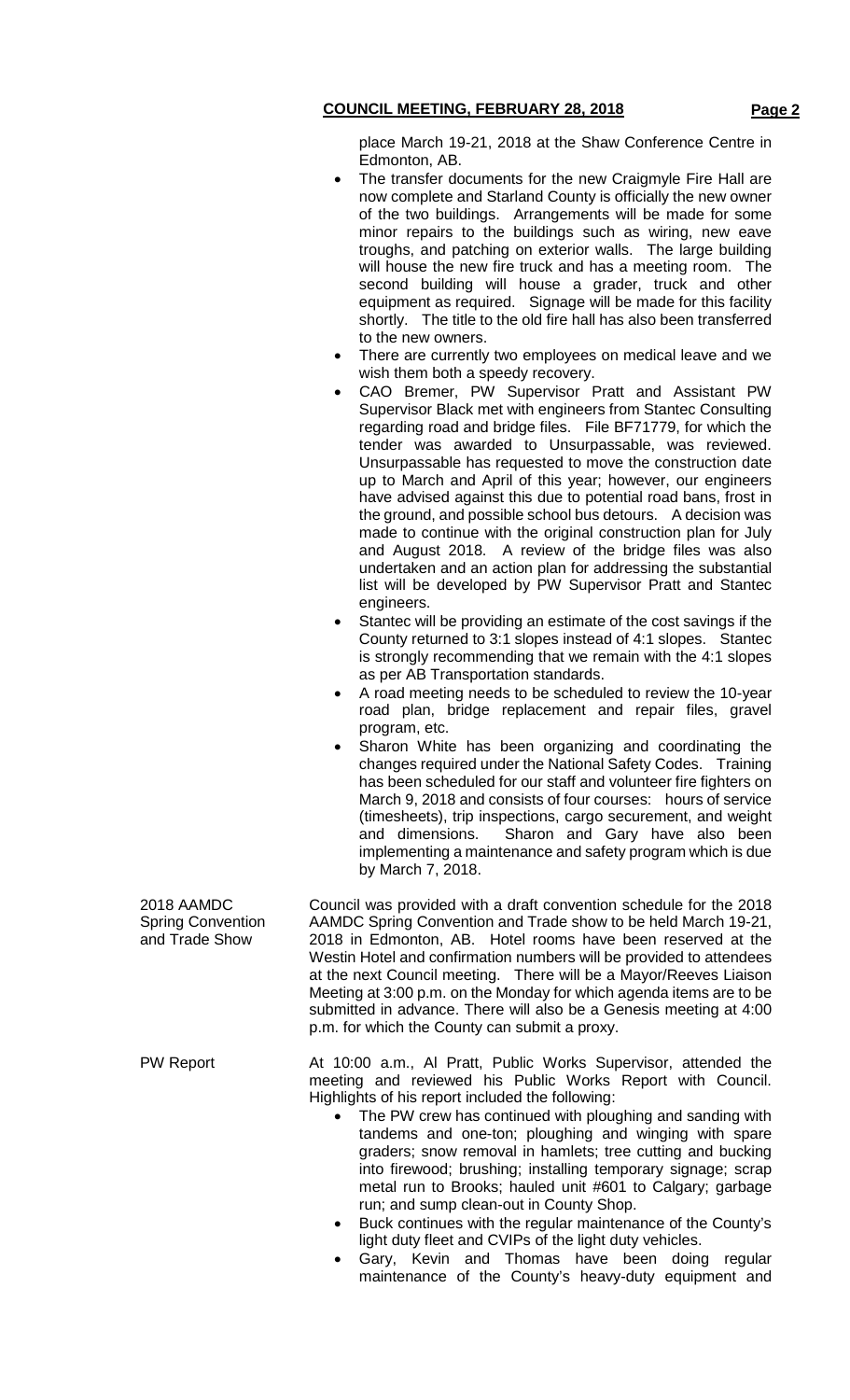#### **COUNCIL MEETING, FEBRUARY 28, 2018 Page 3** CVIPs for same. • Gary and Sharon are implementing a new pre-trip book and maintenance schedule as per the AB Transportation audit. The grader men have been winging and ploughing snow, as well as opening roads for the brusher and clearing roads after the brusher is done. • PW Supervisor Pratt has been responding to a couple of snow complaints; completing paperwork; Road Data inspections including safety concerns over frac crew's hose reels; inspection of Mixcor and Moench pits to ensure stakes were still visible and marked clearly so that surveyors can complete gravel survey; reviewed five Safe Work Procedures at February Safety Meeting; met with sales personnel. Road Use Agreement Councillor Rew expressed concern over safety issues surrounding a fracing unit operated by Marquee Energy Ltd. The hose reels are sitting on the road and are a potential driving hazard. There is pipe going across the road, the signage is inadequate, the road crossing is poor, and the reels need to be moved off the road to a staging area or approach/access. The current road use agreement for this construction, which has not been signed by the County Administration, does not specify any requirements in relation to signage/safety. PW Supervisor Pratt will contact Marquee Energy to get our concerns over this current issue resolved asap. Councillor Rew would like to have a formal review of the Road Use Agreement template to ensure that signage and road safety issues are addressed in future agreements where construction affects the motoring public. The format of the road use agreement template will be reviewed at a future safety meeting and at the next road meeting. Annual Road Tour and Road Meeting The annual Road Tour has been tentatively scheduled for April 26, 2018 at 8:30 a.m. The Road Meeting has been tentatively scheduled for April 27, 2018 at 9:00 a.m. Departure PW Supervisor Pratt departed the meeting at 10:55 a.m. Government of Alberta Municipal Hybrid Designated Industrial Property Assessment **Contract** The Government of Alberta and the Oil and Gas sector have been working on getting a more consistent approach to oil and gas machinery and equipment (M&E) assessments across all Local Governments. Starland County currently has a contract assessor and have had very few complaints regarding our M&E tax assessments. We have been asked to sign an agreement to become part of the hybrid contract whereby Alberta Municipal Affairs will eventually be the assessor for all designated industrial properties. The transition period is over three years, during which our contracted assessor will provide the M&E assessment information to Municipal Affairs Assessment Branch. The assessments will be sent to Municipal Affairs in a format prescribed by them which will be consistent throughout Alberta. Designated Industrial Properties (DIP) will be levied a fee to compensate for the expense involved in this assessment transition process. Most counties have already signed these agreements with the province. Departure Councillor Rew departed the meeting at 11:08 a.m. Return **Councillor Rew returned to the meeting at 11:11 a.m.**

**[C18-036] MOVED BY COUNCILLOR REW**

**C18- 036**

**Agreement re: Hybrid Delivery Model for DIP Assessments**

**that Starland County enter into an agreement with Alberta Municipal Affairs to become part of the Transitional Hybrid Delivery Model for Assessment of Designated Industrial Property (DIP) over the next three-year period, commencing January 1, 2018 to December 31, 2020; and that the Reeve and CAO be authorized to endorse this Agreement on behalf of Council.**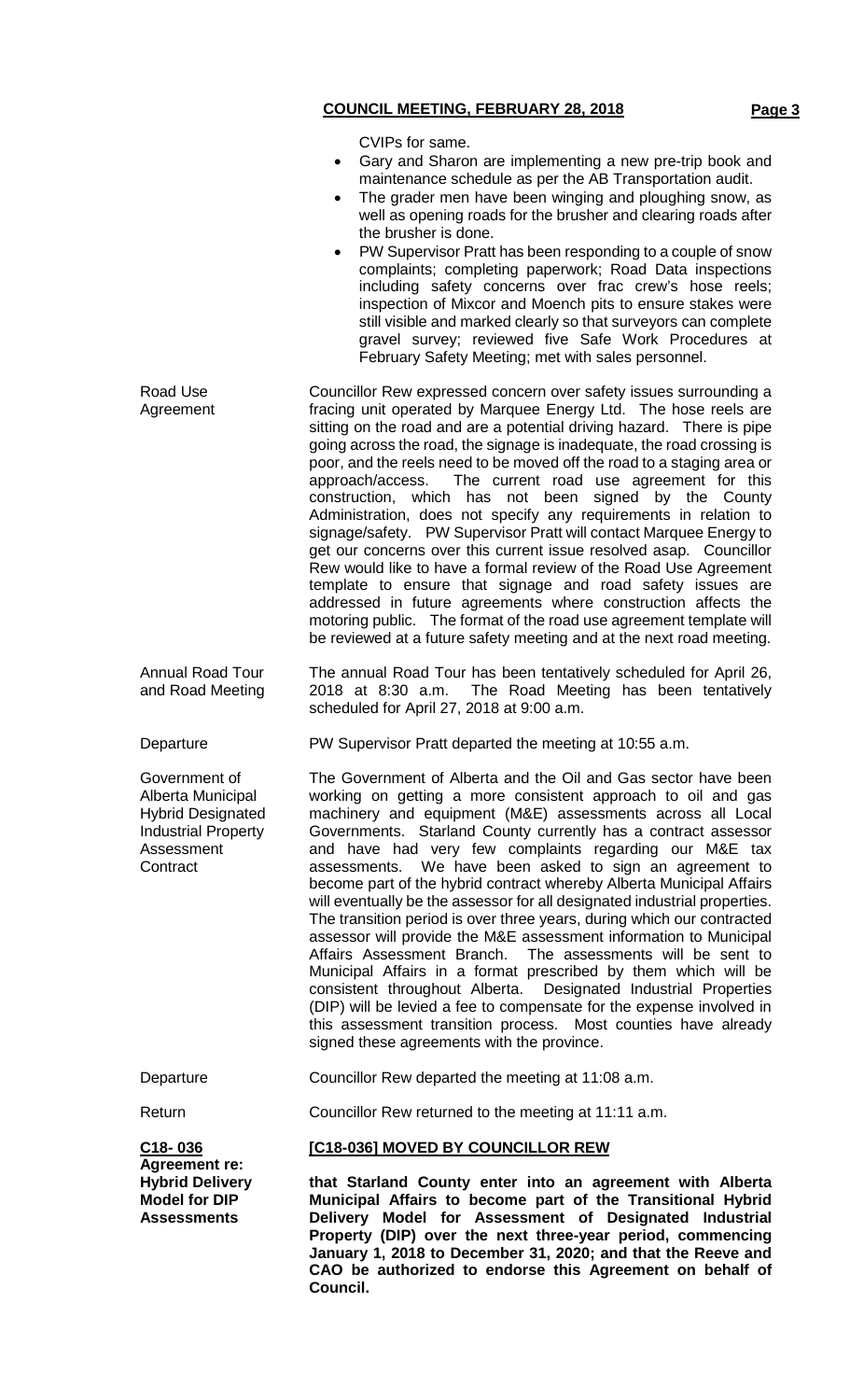# **COUNCIL MEETING, FEBRUARY 28, 2018 Page 4**

# **CARRIED UNANIMOUSLY.**

| Drumheller RCMP<br><b>CompStat Report</b><br>for 2017                                 | CAO Bremer reviewed the 2017 CompStat Report from the<br>Drumheller RCMP with Council. Some statistics of note included:<br>A 17% increase in calls for service from 2016.<br>45.15% of calls were from Starland County zone.                                                                                                                                                                                                                                                                                                                                          |  |  |  |
|---------------------------------------------------------------------------------------|------------------------------------------------------------------------------------------------------------------------------------------------------------------------------------------------------------------------------------------------------------------------------------------------------------------------------------------------------------------------------------------------------------------------------------------------------------------------------------------------------------------------------------------------------------------------|--|--|--|
| Departure                                                                             | Reeve Wannstrom departed the meeting at 11:19 a.m.                                                                                                                                                                                                                                                                                                                                                                                                                                                                                                                     |  |  |  |
| Return                                                                                | Reeve Wannstrom returned to the meeting at 11:26 a.m.                                                                                                                                                                                                                                                                                                                                                                                                                                                                                                                  |  |  |  |
| Municipal<br><b>Borrowing Bylaw</b><br>No. 1130                                       | CAO Bremer reviewed proposed Bylaw 1130 with Council which<br>would authorize Administration to access short-term financing up to a<br>ceiling of \$5,000,000.00 (which includes \$30,000.00 allowance for<br>Mastercard) until the majority of tax revenues are realized in<br>September/October. Council has previously discussed options to<br>move up the tax payment deadline to reduce any borrowing<br>requirements but decided against this strategy so that farmers had an<br>opportunity to harvest their crops and generate revenues to pay their<br>taxes. |  |  |  |
| C18-037<br><b>Motion to</b><br><b>Establish</b><br><b>Borrowing Bylaw</b><br>No. 1130 | [C18-037] MOVED BY COUNCILLOR WATTS                                                                                                                                                                                                                                                                                                                                                                                                                                                                                                                                    |  |  |  |
|                                                                                       | that Bylaw No. 1130 be established to authorize the County to<br>enter into short-term borrowing arrangements in 2018 for the<br>purpose specified in Section 256 of the Municipal Government<br>Act.                                                                                                                                                                                                                                                                                                                                                                  |  |  |  |
|                                                                                       | <b>CARRIED UNANIMOUSLY.</b>                                                                                                                                                                                                                                                                                                                                                                                                                                                                                                                                            |  |  |  |
| C18-038                                                                               | [C18-038] MOVED BY DEPUTY REEVE SARGENT                                                                                                                                                                                                                                                                                                                                                                                                                                                                                                                                |  |  |  |
| Bylaw No. 1130 -<br>1 <sup>st</sup> Reading                                           | that Bylaw No. 1130 be given First Reading.                                                                                                                                                                                                                                                                                                                                                                                                                                                                                                                            |  |  |  |
|                                                                                       | <b>CARRIED UNANIMOUSLY.</b>                                                                                                                                                                                                                                                                                                                                                                                                                                                                                                                                            |  |  |  |
| <u>C18-039</u><br><b>Bylaw No. 1130 -</b><br>2 <sup>nd</sup> Reading                  | [C18-039] MOVED BY COUNCILLOR MARSHALL                                                                                                                                                                                                                                                                                                                                                                                                                                                                                                                                 |  |  |  |
|                                                                                       | that Bylaw No. 1130 be given Second Reading.                                                                                                                                                                                                                                                                                                                                                                                                                                                                                                                           |  |  |  |
|                                                                                       | <b>CARRIED UNANIMOUSLY.</b>                                                                                                                                                                                                                                                                                                                                                                                                                                                                                                                                            |  |  |  |
| C18-040                                                                               | [C18-040] MOVED BY DEPUTY REEVE SARGENT                                                                                                                                                                                                                                                                                                                                                                                                                                                                                                                                |  |  |  |
| Motion to have 3rd<br><b>Reading on</b><br><b>Bylaw No. 1130</b>                      | that Bylaw No. 1130 be presented at this meeting for Third<br>Reading.                                                                                                                                                                                                                                                                                                                                                                                                                                                                                                 |  |  |  |
|                                                                                       | <b>CARRIED UNANIMOUSLY.</b>                                                                                                                                                                                                                                                                                                                                                                                                                                                                                                                                            |  |  |  |
| $C18-041$<br>Bylaw No. 1130 -<br>3 <sup>rd</sup> Reading                              | [C18-041] MOVED BY COUNCILLOR REW                                                                                                                                                                                                                                                                                                                                                                                                                                                                                                                                      |  |  |  |
|                                                                                       | that Bylaw No. 1130, a Bylaw of Starland County, to authorize<br>the County to enter into short-term borrowing arrangements in<br>2018 for the purpose specified in Section 256 of the Municipal<br>Government Act, be given Third and Final Reading.                                                                                                                                                                                                                                                                                                                  |  |  |  |
|                                                                                       | <b>CARRIED UNANIMOUSLY.</b>                                                                                                                                                                                                                                                                                                                                                                                                                                                                                                                                            |  |  |  |
| <b>Proposed Solar</b><br>Power Farm<br>Development                                    | Council reviewed a petition that has been submitted to the County in<br>relation to a proposed Solar Power Farm Development on SW & E 1/2<br>Starland County Council discussed this matter,<br>28-29-20-W4M.<br>however, an application for this proposed development has not yet<br>been received.                                                                                                                                                                                                                                                                    |  |  |  |
| Departure                                                                             | Deputy Reeve Sargent departed the meeting at 11:42 a.m.                                                                                                                                                                                                                                                                                                                                                                                                                                                                                                                |  |  |  |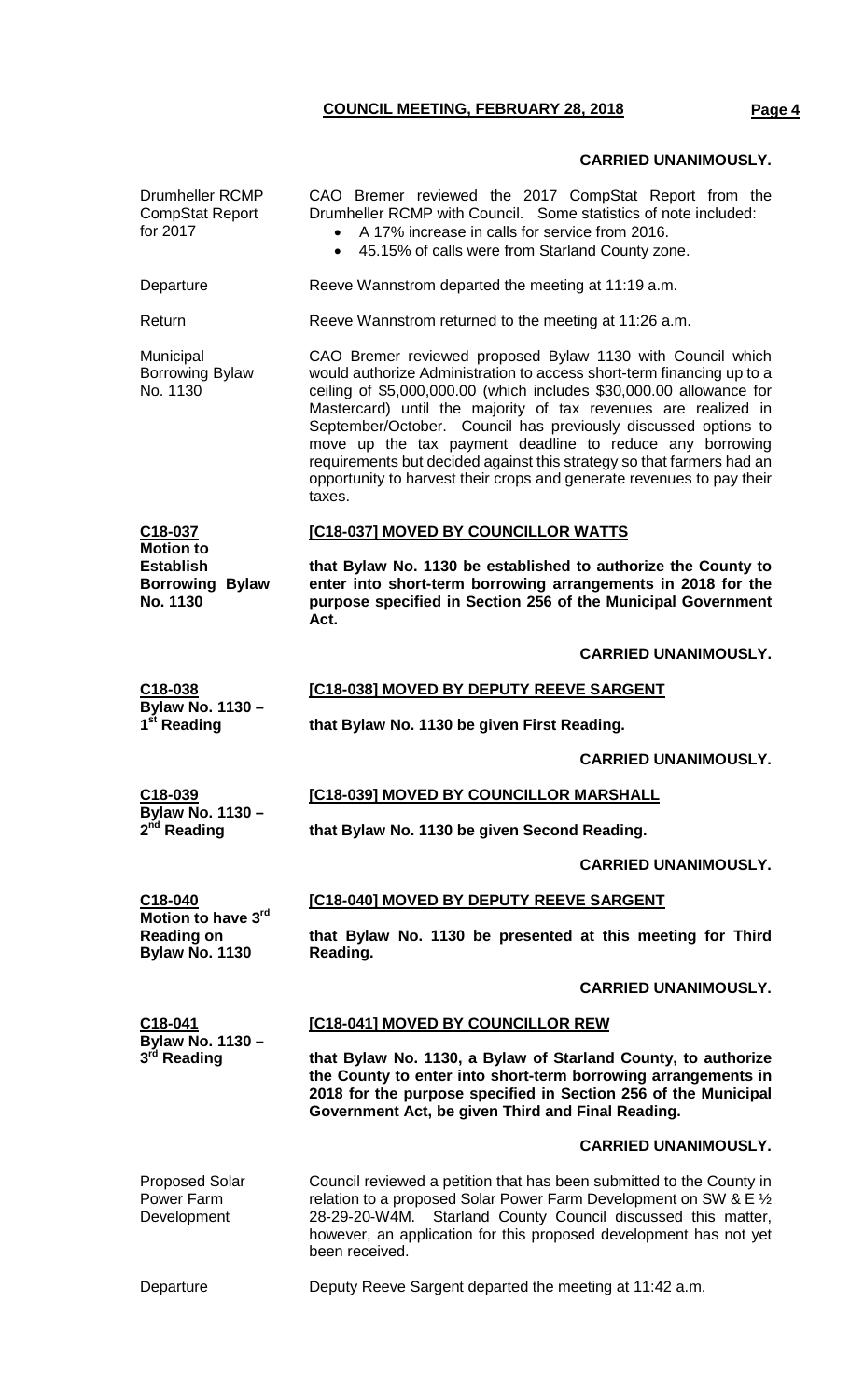**COUNCIL MEETING, FEBRUARY 28, 2018 Page 5**

| Return                                                             | Deputy Reeve Sargent returned to the meeting at 11:46 a.m.                                                                                                                                                                                                                                                                                                                                                                                                                                                                                                                                                                                                                                                                                                                                                                                                                                                                                                                                                                                                                                                                                                                                                                                                                                                                                                                                                                                                                                                                                                                               |  |  |  |
|--------------------------------------------------------------------|------------------------------------------------------------------------------------------------------------------------------------------------------------------------------------------------------------------------------------------------------------------------------------------------------------------------------------------------------------------------------------------------------------------------------------------------------------------------------------------------------------------------------------------------------------------------------------------------------------------------------------------------------------------------------------------------------------------------------------------------------------------------------------------------------------------------------------------------------------------------------------------------------------------------------------------------------------------------------------------------------------------------------------------------------------------------------------------------------------------------------------------------------------------------------------------------------------------------------------------------------------------------------------------------------------------------------------------------------------------------------------------------------------------------------------------------------------------------------------------------------------------------------------------------------------------------------------------|--|--|--|
| Attendance of<br>Manager Riep                                      | Manager Riep attended the meeting at 1:55 p.m.                                                                                                                                                                                                                                                                                                                                                                                                                                                                                                                                                                                                                                                                                                                                                                                                                                                                                                                                                                                                                                                                                                                                                                                                                                                                                                                                                                                                                                                                                                                                           |  |  |  |
| <b>Meeting Recessed</b>                                            | The regular Council meeting recessed at 1:55 p.m. to allow for the<br>Public Hearing of Bylaw No.1129 to amend the Land Use Bylaw No.<br>1125.                                                                                                                                                                                                                                                                                                                                                                                                                                                                                                                                                                                                                                                                                                                                                                                                                                                                                                                                                                                                                                                                                                                                                                                                                                                                                                                                                                                                                                           |  |  |  |
| <b>Meeting Resumed</b>                                             | The regular Council meeting resumed at 2:05 p.m.                                                                                                                                                                                                                                                                                                                                                                                                                                                                                                                                                                                                                                                                                                                                                                                                                                                                                                                                                                                                                                                                                                                                                                                                                                                                                                                                                                                                                                                                                                                                         |  |  |  |
| Land Use Bylaw<br>No. 1129                                         | Amending Bylaw No. 1129, to amend Land Use Bylaw 1125, was<br>given a final review.                                                                                                                                                                                                                                                                                                                                                                                                                                                                                                                                                                                                                                                                                                                                                                                                                                                                                                                                                                                                                                                                                                                                                                                                                                                                                                                                                                                                                                                                                                      |  |  |  |
| C18-042<br>Amending<br>Bylaw No. 1129 -<br>2 <sup>nd</sup> Reading | [C18-042] MOVED BY COUNCILLOR WATTS                                                                                                                                                                                                                                                                                                                                                                                                                                                                                                                                                                                                                                                                                                                                                                                                                                                                                                                                                                                                                                                                                                                                                                                                                                                                                                                                                                                                                                                                                                                                                      |  |  |  |
|                                                                    | that Amending Bylaw No. 1129, a Bylaw to amend Land Use<br>Bylaw No. 1125, amending this document to comply with the<br>new provisions of Section 9(3) and Section 12(4) of the revised<br>Municipal Government Act, be given Second Reading.                                                                                                                                                                                                                                                                                                                                                                                                                                                                                                                                                                                                                                                                                                                                                                                                                                                                                                                                                                                                                                                                                                                                                                                                                                                                                                                                            |  |  |  |
|                                                                    | <b>CARRIED UNANIMOUSLY.</b>                                                                                                                                                                                                                                                                                                                                                                                                                                                                                                                                                                                                                                                                                                                                                                                                                                                                                                                                                                                                                                                                                                                                                                                                                                                                                                                                                                                                                                                                                                                                                              |  |  |  |
| $C18 - 043$                                                        | [C18-043] MOVED BY COUNCILLOR MARSHALL                                                                                                                                                                                                                                                                                                                                                                                                                                                                                                                                                                                                                                                                                                                                                                                                                                                                                                                                                                                                                                                                                                                                                                                                                                                                                                                                                                                                                                                                                                                                                   |  |  |  |
| Amending<br>Bylaw No. 1129 -<br>3 <sup>rd</sup> Reading            | that Amending Bylaw No. 1129, a Bylaw to amend Land Use<br>Bylaw No. 1125, amending this document to comply with the<br>new provisions of Section 9(3) and Section 12(4) of the revised<br>Municipal Government Act, be given Third and Final Reading<br>and Finally Passed.                                                                                                                                                                                                                                                                                                                                                                                                                                                                                                                                                                                                                                                                                                                                                                                                                                                                                                                                                                                                                                                                                                                                                                                                                                                                                                             |  |  |  |
|                                                                    | <b>CARRIED UNANIMOUSLY.</b>                                                                                                                                                                                                                                                                                                                                                                                                                                                                                                                                                                                                                                                                                                                                                                                                                                                                                                                                                                                                                                                                                                                                                                                                                                                                                                                                                                                                                                                                                                                                                              |  |  |  |
| <b>Municipal Services</b><br>Report                                | Manager Riep reviewed his Municipal Services Report with Council.<br>Highlights of his report included the following:                                                                                                                                                                                                                                                                                                                                                                                                                                                                                                                                                                                                                                                                                                                                                                                                                                                                                                                                                                                                                                                                                                                                                                                                                                                                                                                                                                                                                                                                    |  |  |  |
|                                                                    | The mechanical and electrical work on the Munson Truck Fill<br>is now underway. The next step will be the disinfection and<br>testing of the supply line to the truck fill as well as the<br>chlorination and disinfection of the holding tank.<br>Further repairs are required on the Craigmyle emergency<br>back-up fire pump. Currently, there is no fire pump support<br>or emergency pump ability for the town. Repair parts should<br>be available next week.<br>The new coin or PIN pad at the Craigmyle water station will be<br>installed shortly. Prep work includes re-plumbing portions of<br>the piping inside the building and installing several valves and<br>back flow prevention devices.<br>New gas heaters have been installed at the CLV and new<br>٠<br>Munson Truck fill stations to replace electric heaters.<br>Danielle has been assisting in completing the annual water<br>٠<br>reports for all the various systems in the County. The reports<br>include a summary of all the daily detailed data as well as<br>information on each system, any deficiencies, repairs, and<br>analytical reports.<br>The Munson Fire Hall project continues to be on target with an<br>$\bullet$<br>anticipated completion date of April 15, 2018.<br>There has been a steady stream of fire permits issued<br>٠<br>recently due to the optimal weather conditions. A house<br>demolition permit has also been issued.<br>The annual inspection and certification of Self-Contained<br>Breathing Apparatus used by fire services has been<br>completed by Valen Industries. |  |  |  |

• The inspection and recertification of all the County fire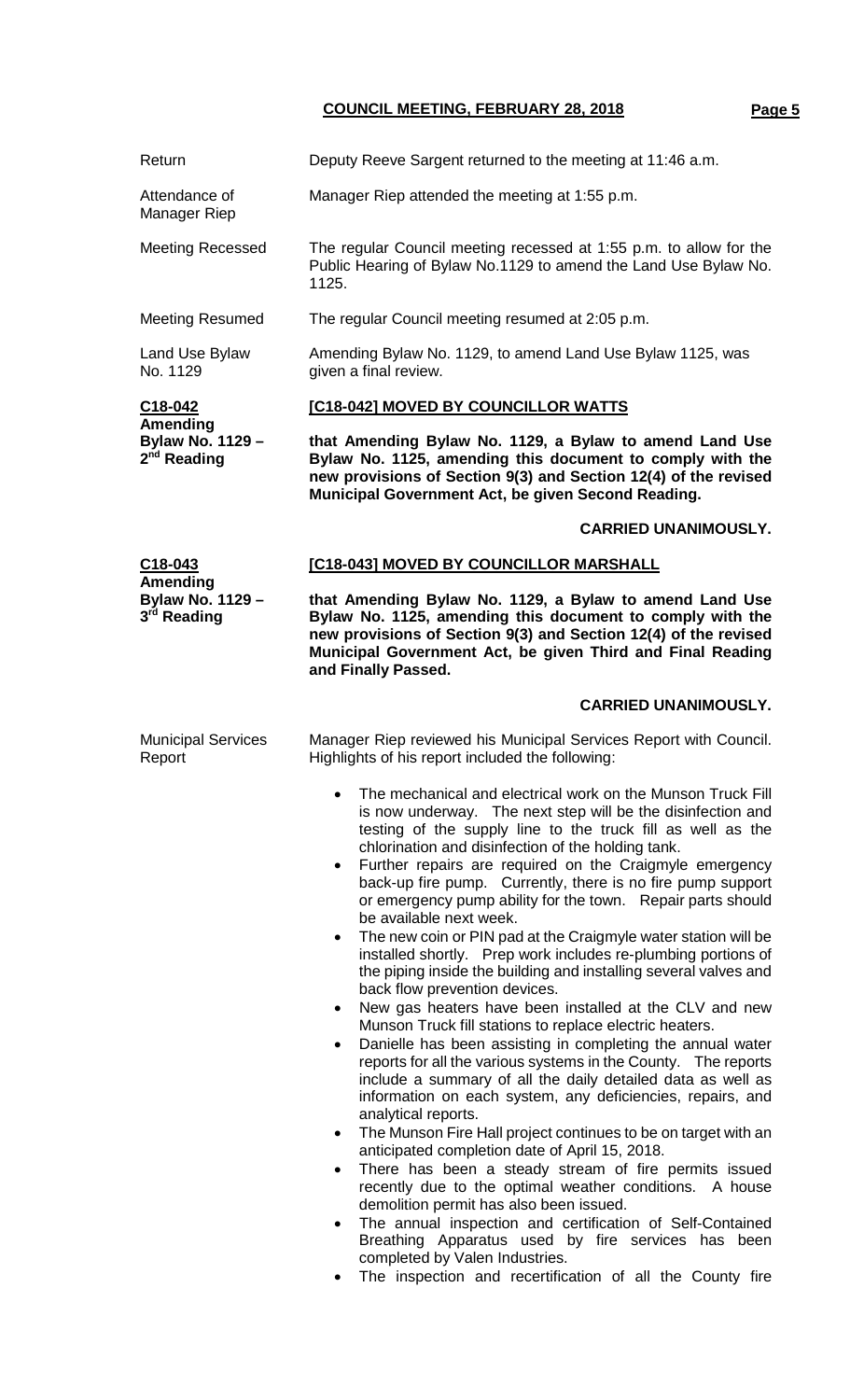### **COUNCIL MEETING, FEBRUARY 28, 2018 Page 6**

extinguishers has been completed in February 2018.

- Rocky Mountain Phoenix recently completed repairs and replaced some valves and gaskets on the Craigmyle Fire Truck. There are still some further repairs and equipment replacements required for this unit.
- Alberta Environment and Parks has approved a boat launch to be built at the Morrin Bridge site. Starland County will be deemed the owner/operator of the boat launch and will have to follow certain guidelines with respect to repairs and maintenance of the facility.
- Manager Riep has been working on the following: road crossing and utility crossing agreements; mechanical work on Munson Truck Fill; supplies and equipment; mechanical upgrades to Morrin and Munson stations; Craigmyle water cistern; truck repairs; fire permits; fire equipment needs; mechanical repairs to Craigmyle water station; MOU with Petroleum Tank Management Association of Alberta; subdivision inquiries; staffing schedules and water inspection compliance; private access approach consents.

Proposed Solar Power Farm **Development** There was further discussion regarding the proposed solar power farm development on SW & E1/2 28-29-20-W4M. Manager Riep will contact the developers.

New Water Tank Councillor Marshall advised Council that Henry Kroeger Water System and the Village of Delia will be installing a new water tank that will increase water storage in Delia and assist with increasing capacity on the water line. The current capacity in the existing water tower is 10,000 gallons.

Set Back from Road Allowance There were some questions from Council regarding the required set-back distance from the road allowance for any improvements. Manager Riep advised that the set back is measured from the edge of the road allowance. Manager Riep will check the property improvement in question.

Departure Manager Riep departed the meeting at 2:57 p.m.

#### **[C18-044] MOVED BY DEPUTY REEVE SARGENT**

**that Shirley Bremer, Matthew Kreke, and Judy Fazekas be authorized to attend the 2018 Municipal Administration Leadership Workshop to be held at Kananaskis Village, AB on May 15 – 18, 2018 and that registration and expenses be paid.**

#### **CARRIED UNANIMOUSLY.**

Each of the councillors in attendance briefly reported on the various committees to which they are appointed.

Council **Communications** 

**Committee** Reports

**C18-044 Municipal Administration Leadership Workshop**

i) AAMDC

- Member Bulletin: Councillor Code of Conduct: A Guide for Municipalities.
- Member Bulletin: Public Participation and Public Notification: A Guide for Municipalities.
- ii) Insight Into Government 2 issues.
- iii) Contact Newsletter 2 issues.

Accounts - see prior motion.

| CK# 46318 | 10.544.97 |
|-----------|-----------|
| CK# 46319 | 8,622.08  |
| CK# 46320 | 5.383.35  |
|           |           |

**Sub-Total: \$ 24,550.40**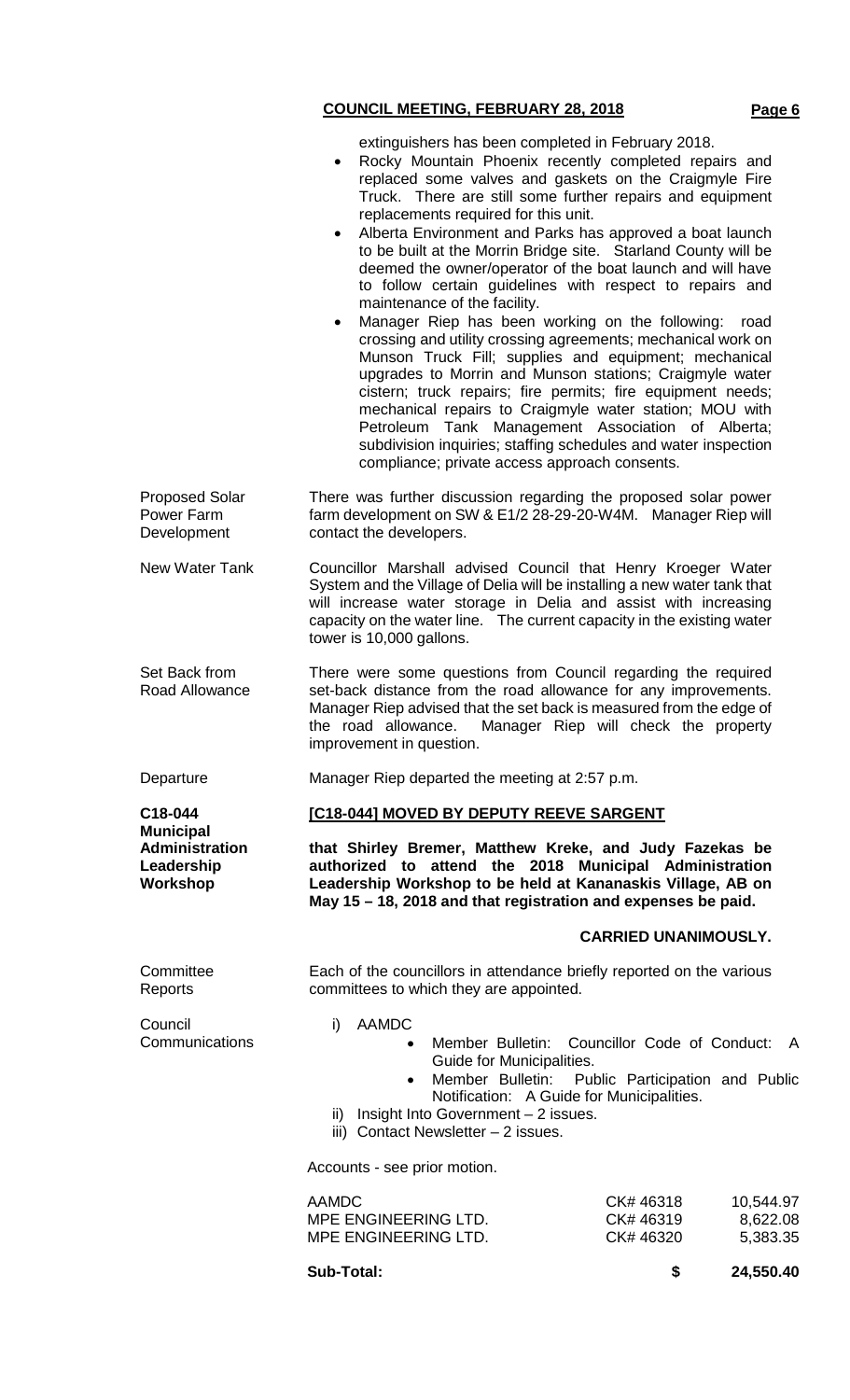| <b>COUNCIL MEETING, FEBRUARY 28, 2018</b> | Page 7 |
|-------------------------------------------|--------|
|                                           |        |

| ADAMS INDUSTRIAL SUPPLIES INC.      | CK# 46321 | 29.38     |
|-------------------------------------|-----------|-----------|
| <b>AAMDC</b>                        | CK# 46322 | 29,062.17 |
| ALLIED DISTRIBUTORS DRUM LTD.       | CK# 46323 | 1,360.23  |
| ALTAGAS UTILITIES INC.              | CK# 46324 | 4,472.18  |
| <b>ARCTEC ALLOYS LIMITED</b>        | CK# 46325 | 110.46    |
| ATCO ELECTRIC LTD.                  | CK# 46326 | 39.57     |
| BURT, EDWIN L.                      | CK# 46327 | 150.00    |
| <b>CHAMPION COMMERCIAL PRODUCTS</b> | CK# 46328 | 1,329.55  |
| CURTIS GEO SOLUTIONS INC.           | CK# 46329 | 3,401.58  |
| <b>DELIA PENGUINS</b>               | CK# 46330 | 900.00    |
| <b>DIGITAL CONNECTION OFFICE</b>    | CK# 46331 | 906.22    |
| DRUMHELLER CHRYSLER LTD.            | CK# 46332 | 145.68    |
| EAST CENTRAL GAS CO-OP LTD.         | CK# 46333 | 388.81    |
| <b>ENMAX</b>                        | CK# 46334 | 14,311.81 |
| HAMPTON, ALAN W.                    | CK# 46335 | 156.48    |
| <b>HI-WAY 9 EXPRESS LTD.</b>        | CK# 46336 | 184.36    |
| I.D. APPAREL                        | CK# 46337 | 1,220.29  |
| KLEINSCHROTH, TERENA R.             | CK# 46338 | 101.20    |
| <b>KNEEHILL COUNTY</b>              | CK# 46339 | 2,095.75  |
| <b>LAPP</b>                         | CK# 46340 | 27,140.24 |
| <b>M&amp;M ELECTRIC</b>             | CK# 46341 | 293.06    |
| MARSHALL, MURRAY                    | CK# 46342 | 285.48    |
| <b>MORRIN FIGURE SKATING CLUB</b>   | CK# 46343 | 1,450.00  |
| RECEIVER GENERAL OF CANADA          | CK# 46344 | 2,476.00  |
| RECEIVER GENERAL OF CANADA          | CK# 46345 | 49,623.21 |
| REW, JOHN                           | CK# 46346 | 284.56    |
| <b>SARGENT, ROBERT</b>              | CK# 46347 | 266.39    |
| SEED CHECK TECHNOLOGIES INC.        | CK# 46348 | 372.75    |
| SHAW GMC CHEVROLET BUICK LTD.       | CK# 46349 | 253.44    |
| SHRED-IT INTERNATIONAL ULC          | CK# 46350 | 220.36    |
| TELUS COMMUNICATIONS INC.           | CK# 46351 | 252.12    |
| TELUS MOBILITY INC.                 | CK# 46352 | 255.85    |
| TRINUS TECHNOLOGIES INC.            | CK# 46353 | 628.93    |
| UNITED RENTALS OF CANADA INC.       | CK# 46354 | 4,200.00  |
| <b>WANNSTROM, STEVE</b>             | CK# 46355 | 256.50    |
| <b>WATER PURE &amp; SIMPLE</b>      | CK# 46356 | 90.00     |
| <b>WATTS, JACKIE</b>                | CK# 46357 | 273.98    |
| <b>WESTERGARD MOTORS</b>            | CK# 46358 | 919.65    |
| WOLF, TRACY                         | CK# 46359 | 1,267.00  |
| 1325856 ALBERTA LTD.                | CK# 46360 | 352.80    |
|                                     |           |           |
|                                     |           |           |

**Sub-Total: \$ 151,528.04**

 **TOTAL: \$ 176,078.74**

# **[C18-045] MOVED BY DEPUTY REEVE SARGENT**

**that the meeting be adjourned at 3:20 p.m.**

**C18-045 Adjournment**

 **CARRIED UNANIMOUSLY.**

*The next meeting of the Council of Starland County is to be held on Tuesday, March 13, 2018, in the Starland County Administration Office, Morrin, Alberta, commencing at 9:00 a.m.*

**Reeve: Steven Wannstrom**